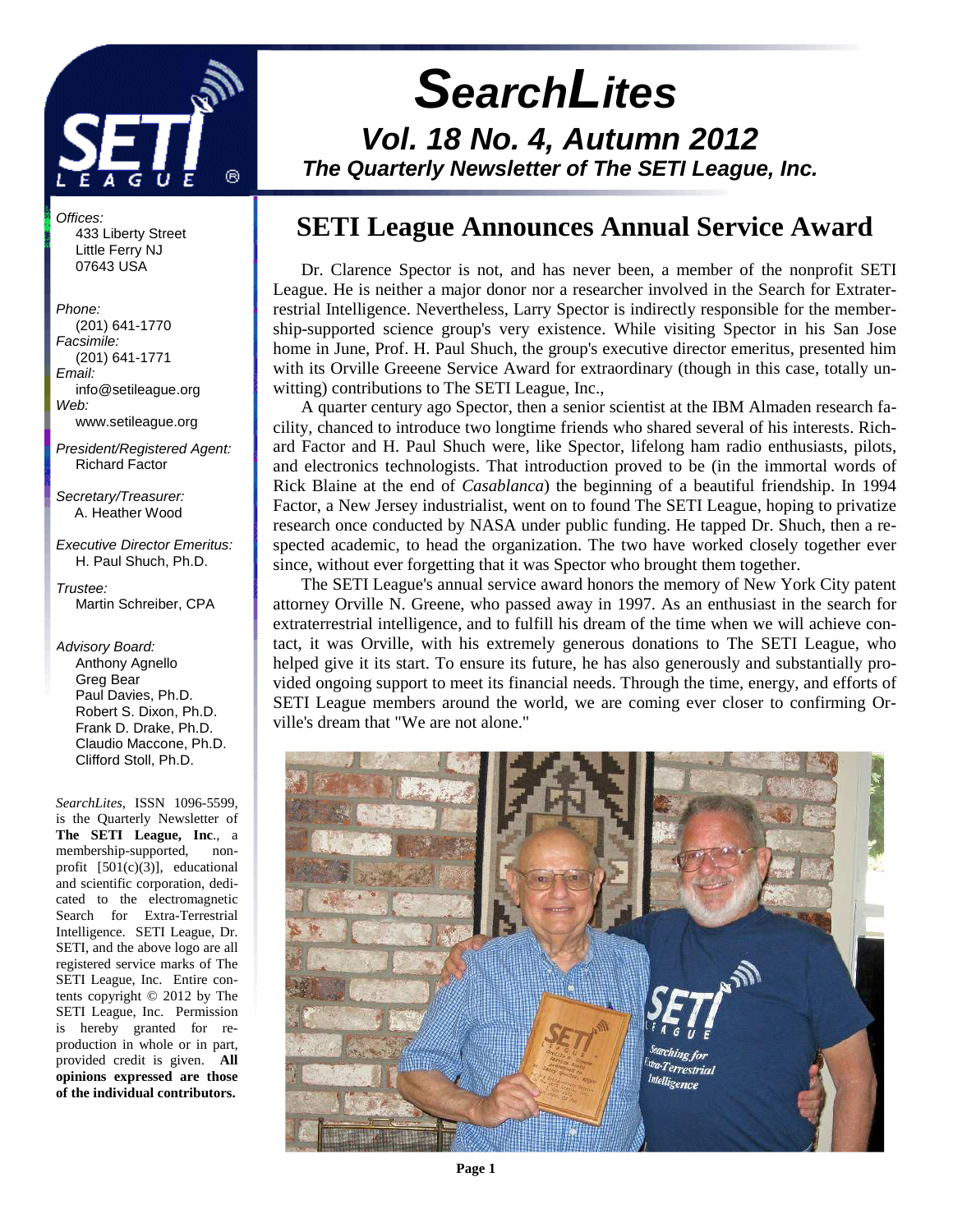### *Guest Editorial:*

### **Rethinking SETI's Targets by Paul Gilster**

#### **from the** *Centauri Dreams* **website, used by permission**

Have you ever given any thought to intergalactic SETI? On the face of it, the idea seems absurd - we have been doing SETI in one form or another since the days of Project Ozma and without result. If we can't pick up radio signals from nearby stars that tell us of extraterrestrial civilizations, how could we expect to do so at distances like M31's 2.573 million light years, not to mention even the closest galaxies beyond? Herein lies a tale, for what intergalactic SETI exposes us to is the baldness of our assumptions about the overall SETI attempt, that it is most likely to succeed using radio wavelengths, and that it may open up two-way communications with extraterrestrials. It's the nature of these assumptions that we need to explore today.

#### **The Visibility of a Galactic Culture**

Let's suppose, for example, that Nikolai Kardashev's thoughts about types of civilizations are compelling enough to put to the test. A Kardashev Type III civilization is one that is able to exploit the energy resources not just of its home star but of its entire galaxy. So unimaginably beyond our present capabilities is a Kardashev Type III that we scarcely know how to describe it, but it is within the realm of reason that signs of astro-engineering on this scale might be detectable in at least nearby galaxies if such a civilization had gone to work on them. And indeed, James Annis has made such a study, concluding that neither our Milky Way nor M31 or M33, our two large, neighboring galaxies, has been transformed by the work of a Type III civilization.

It should hardly be necessary to point out how preliminary such results are, and how rare such studies have been. What's striking about Annis (and related work by Richard Carrigan and P.S. Wesson) is that these scientists are pursuing ideas that are well outside the SETI mainstream. There is a new paradigm here, one that operates without any notion of 'contact' and subsequent exchange of ideas between civilizations. It is a search for artifacts, for artificial structure and signs of engineering. It is all about discovery. And just as we can have no two-way conversation with Mycenaean Greece as we dig for information about the era of Agammemnon, we may with this stellar archaeology discover something just as unreachable but likewise well worth the study.

#### **Toward a Dysonian SETI**

In a recent paper\*, Robert Bradbury, Milan Cirkovic (Astronomical Observatory, Belgrade) and George Dvorsky (Institute for Ethics and Emerging Technologies) consider whether intergalactic SETI may be an example of what they call a 'Dysonian' approach to SETI, one that is a 'middle ground' between the traditional radio-centric view (with contact implications) and the hostile reaction of SETI detractors who see no value in the enterprise whatsoever and think the money better spent elsewhere. The nod to Freeman Dyson is based on the latter's conjecture that a truly developed society would surmount the limits of planetary living space and energy by building a Dyson shell, capturing most or all of the energy from the star near which it lived.

A Dyson sphere immediately changes the terms of SETI because it is in principle detectable, but unlike nearby radio signals (either from a beacon or as unintentional 'leakage' from a civilization's activities), a Dyson shell might be spotted at great astronomical distances through its infrared signature. Carl Sagan was one of the first to pick up on the idea and ponder its implications. Dyson was much in favor of attacking the question in a disciplined way, using our astronomical tools, as he once wrote, ".to transpose the dreams of a frustrated engineer into a framework of respectable astronomy." And here again, we have seen attempts, especially by the aforementioned Richard Carrigan, to study infrared data for signs of such Dyson constructs.

The new direction in SETI that the three authors of the new paper champion is one that employs a broader set of tools. Rather than limiting itself to radio dishes or dedicated optical facilities, it broadens our workspace for extraterrestrial civilizations to include astronomical data that can be gathered in tandem with other research projects, scanning a far wider and deeper field. In the authors' view, Dysonian SETI also takes into account new developments in astrobiology and even extends into computer science and the possibility of postbiological intelligence. They advocate a Dysonian SETI drawing on four basic strategies to supplement older methods:

- The search for technological products, artifacts, and signatures of advanced technological civilizations.
- The study of postbiological and artificially superintelligent evolutionary trajectories, as well as other relevant fields of future studies.
- The expansion of admissible SETI target spectrum.
- The achievement of tighter interdisciplinary contact with related astrobiological subfields (studies of Galactic habitability, biogenesis, etc.) as well as related magisteria (computer science, artificial life, evolutionary biology, philosophy of mind, etc.)

The expansion of SETI into these areas would not replace ongoing SETI methods but would significantly expand the overall process in line with the great goal of learning whether other intelligent beings share the galaxy and the nearby universe with us. The paper offers more fruitful speculation than I can fit into a single entry, so we'll be looking at these ideas over the course of the next few days. If there really is a Great Silence, to use David Brin's phrase, these authors argue it's one that we can only ponder usefully if we broaden our search toward the potentially observable achievements of cultures far more advanced than our own. That study has only recently begun.

\* The paper is Bradbury, Cirkovic and Dvorsky, "Dysonian Approach to SETI: A Fruitful Middle Ground?" JBIS Vol. 64 (2011), pp. 156-165.

**Disclaimer:** The opinions expressed in editorials are those of the individual authors, and do not necessarily reflect the position of The SETI League, Inc., its Trustees, officers, Advisory Board, members, donors, or commercial sponsors.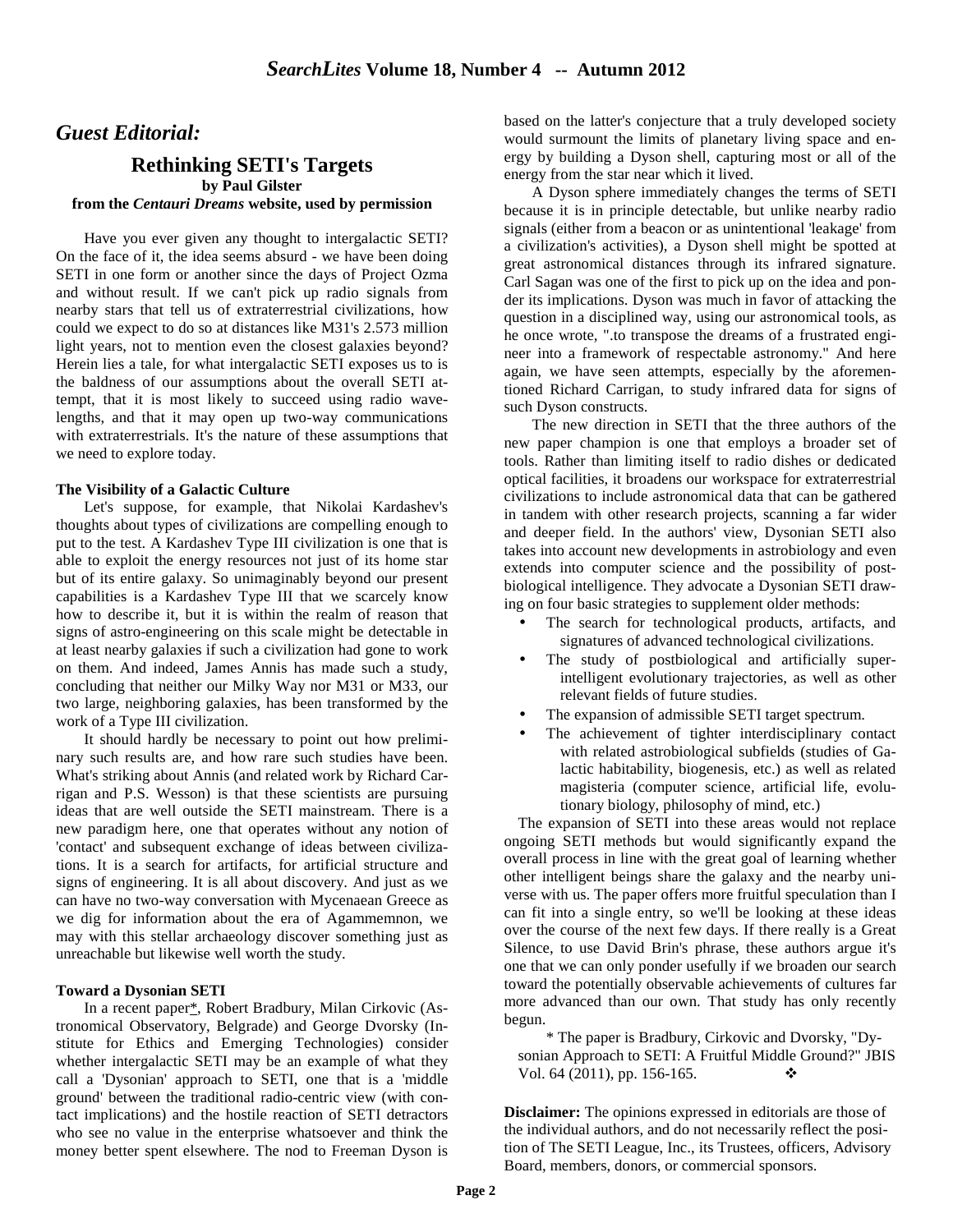## **Encyclopedia Galactica**

**by Jon Lomberg** (from his *Citizen of the Galaxy* blog, used by permission)

Forty years have now passed since Carl Sagan and I met. He was the truest Citizen of the Galaxy that ever was.

In early 1972 I wrote him a fan letter motivated by the launch of NASA's Pioneer missions, the first to reach Jupiter and Saturn. They were the first spacecraft to leave the solar system, containing the now iconic plaque of interstellar greeting devised by Carl and Frank Drake, featuring humans beautifully drawn by Linda Salzman Sagan, then Carl's wife. Nobody knows whether the message will ever reach extraterrestrials, but it certainly reached me. I was thrilled and inspired by the idea that real astronomers, not UFO loonies, were attempting interstellar communication, attempting to log onto the Encyclopedia Galactica (that's what Carl called it then; today I guess we'd speak of the Galactic Internet.)

One of the first paintings I did in homage to Sagan's vision was titled Encyclopedia Galactica. It shows the user interface of a search engine to find galactic civilizations - and how our own entry might read in English translation. This was the first painting of the Milky Way Galaxy that I ever did.

In 1972, shortly after I had moved to Toronto, I wrote Carl a letter of appreciation for his words and deeds, trying to express how powerfully I had been affected by his ideas and by their manifestation in the Pioneer plaque. He wrote back an enthusiastic letter in which he said some nice things about my paintings. And he invited me to meet him in the Toronto airport, where he was making a flight connection on his way back from Nova Scotia. He had been there to observe the solar eclipse on July 10, as a guest of the Canadian industrialist and philanthropist Cyrus Eaton.

Carl had told me the day and approximate time he would arrive, but neglected to mention the airline, flight number, or which city he was flying in from. It was actually remarkably similar to the central problem of interstellar communication: How do you find someone you are looking for when you haven't pre-arranged a meeting place? The problem is the same whether you are searching the vastness of New York City or the electromagnetic spectrum. You could search at random, with little chance of success. Or you might concentrate your search on landmarks known to you both, such as the Empire State Building (in the case of New York) or the natural emission frequency of interstellar hydrogen (in the case of the radio spectrum).

The airport was a simpler case. I could position myself so that most of the disembarking passengers from domestic Canadian flights would have to walk past me. But neither Carl nor I knew the other's appearance. What landmark would both of us recognize? The solution I came up with was the Drake Equation, written N=R\*FpFlFiFc x L. Carl had discussed this formula at great length in Intelligent Life In The Universe, a groundbreaking book he co-authored with the Russian astrophysicist Iosep Shklovskii. I reasoned that on that particular day in the Toronto International airport he, and only he, would be able to recognize and understand it. [Frank Drake invented the equation that bears his name as a way of calculating the number of civilizations in the galaxy as a function of various factors such as the fraction of stars that have planets, the fraction of planets that have life, and so forth. It was one of the most well known equations among scientists interested in extraterrestrial life.]

I wrote the equation in black magic marker on a big piece of paper, taped it to the outside of my portfolio, and went to the airport. I wandered around the gates as planes arrived. Many people eyed me suspiciously, wondering what cult I was hawking, until a tall, dark-haired man came towards me with a big grin and outstretched hand saying, "Hi, I'm Carl. That was a great method for finding me. I thought you'd have me paged, but this is far more elegant"

We talked for two hours in the airport about astronomy, science fiction, art, and the Encyclopedia Galactica. Then he had to catch another plane back to Ithaca. "Look", he said" I've just signed a contract with Doubleday to write a book for a popular audience. Would you like to illustrate it? Yes? Good! Can you come down to Ithaca within the next few weeks and we'll talk about it?"

Shortly afterward I drove down to Ithaca, New York, home of Cornell University and Sagan's Laboratory for Planetary Studies. The back of my car was filled with artwork I wanted to show him.

When he saw the Encyclopedia Galactica painting, Carl's reaction was "I've been waiting to see this painting my whole life!" He asked to use it as the cover for his book Communication with Extraterrestrial Intelligence [MIT Press, 1972 the proceedings of a now-classic international conference held in 1972 in Byurakan, Soviet Armenia.]

Carl bought the painting and he paid me in something far more precious than money - he gave me a back-up Pioneer plaque, one of the spares they had left over. He, Frank, and Linda all signed the back of it. It was like receiving a signed home run baseball from the World Series. It hung in my home for years, then spent 15 years on display at the National Air and Space Museum, part of the gallery Where Next Columbus?, for which I was commissioned to paint my Portrait of the Milky Way.

In the years that followed I did several more paintings in this series, most of them after discussions with him or Frank Drake. The concept of the Encyclopedia Galactica eventually found its way into the COSMOS series as title of Episode12.

It has been 40 years since my journey with Carl began, and I like to think of it continuing still, beyond even our deaths, as our Voyager Record cruises towards the stars.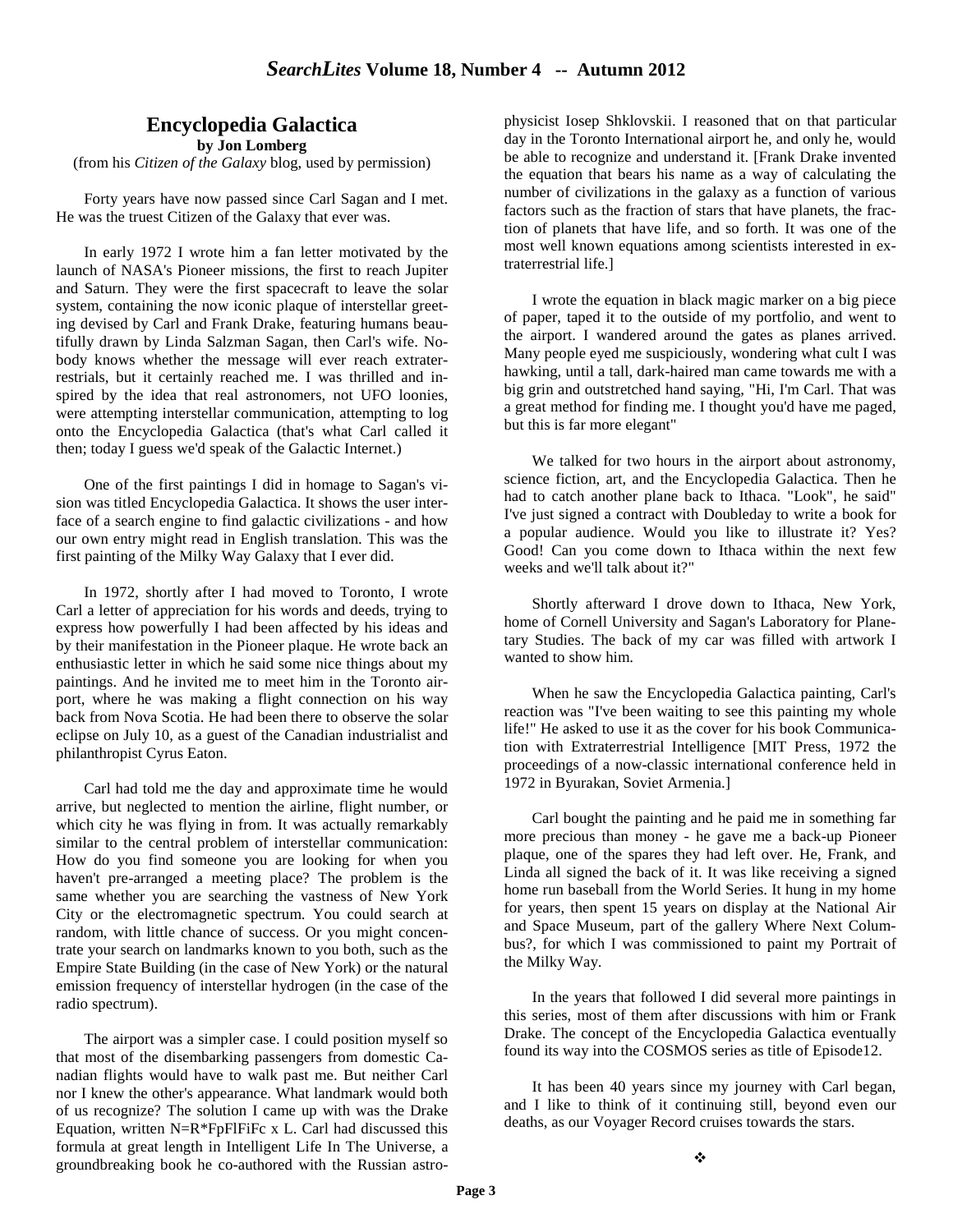## **Shostak Completes Leadership Term**

 The SETI League thanks Dr. Seth Shostak, senior astronomer at the SETI Institute in California, for extraordinary service to the SETI community, having served two successive five-year terms as Chairman of the International Academy of Astronautics SETI Permanent Committee. Under Shostak's leadership, the Committee, on which several SETI League members serve, has introduced ordinal scales for analysis of SETI candidate signals and evaluation of the impact of transmissions from Earth, and adopted a revised set of SETI postdetection protocols.

As its bylaws limit any Chair to a maximum of ten years of service, the SETI Committee will be electing a new Chair at its upcoming meeting in Naples, Italy next month. The results of that election will be reported in the Winter 2013 issue of SearchLites, and before that, on The SETI League's website, http://www.setileague.org.



**Seth Shostak's 2002 induction into the International Academy of Astronautics (SETI League photo)** 

## Neutrino Communications: **An Interstellar Future? by Paul Gilster**

The news that a message has been sent using a beam of neutrinos awakened a flood of memories. Back in the late 1970s I was involved with the Society for Amateur Radio Astronomers, mostly as an interested onlooker rather than as an active equipment builder. Through SARA's journal I learned about Cosmic Search, a magazine that ran from 1979 through 1982 specializing in SETI and related issues. I acquired the entire set, and went through all 13 issues again and again. I was writing sporadically about SETI then for Glenn Hauser's Review of International Broadcasting and later, for the SARA journal itself.

Cosmic Search is a wonderful SETI resource despite its age, and the recent neutrino news out of Fermilab took me right back to a piece in its third issue by Jay Pasachoff and Marc Kutner on the question of using neutrinos for interstellar communications. Neutrinos are hard to manipulate because they hardly ever interact with other matter. On the average, neutrinos can penetrate four light years of lead before being stopped, which means that detecting them means snaring a tiny fraction out of a vast number of incoming neutrinos. Pasachoff and Kutner noted that this was how Frederick Reines and Clyde Cowan, Jr. detected antineutrinos in 1956, using a stream of particles emerging from the Savannah River reactor.

#### **The Problem of Detection**

In his work at Brookhaven National Laboratory, Raymond Davis, Jr. was using a 400,000 liter tank of perchloroethylene to detect solar neutrinos, and that's an interesting story in itself. The tank had to be shielded from other particles that could cause reactions, and thus it was buried underground in a gold mine in South Dakota, where Davis was getting a neutrino interaction about once every six days out of the trillions of neutrinos passing through the tank. We've had a number of other neutrino detectors since, from the Sudbury Neutrino Observatory in Ontario to the Super Kamiokande experiments near the city of Hida, Japan and MINERvA (Main Injector Experiment for v-A), the detector used in the Fermilab communications experiment.

The point is, these are major installations. Sudbury, for example, involves 1000 tonnes of heavy water contained in an acrylic vessel some 6 meters in radius, the detector being surrounded by normal water and some 9600 photomultiplier tubes mounted on the apparatus' geodesic sphere. Super Kamiokande is 1000 meters underground in a mine, involving a cylindrical stainless steel tank 41 meters tall and almost 40 meters in diameter, containing 50,000 tons of water. You get the idea: Neutrino detectors are serious business requiring many tons of matter, and even with the advantages of these huge installations, our detection methods are still relatively insensitive.

But Pasachoff and Kutner had an eye on neutrino possibilities for SETI detection. The idea has a certain resonance as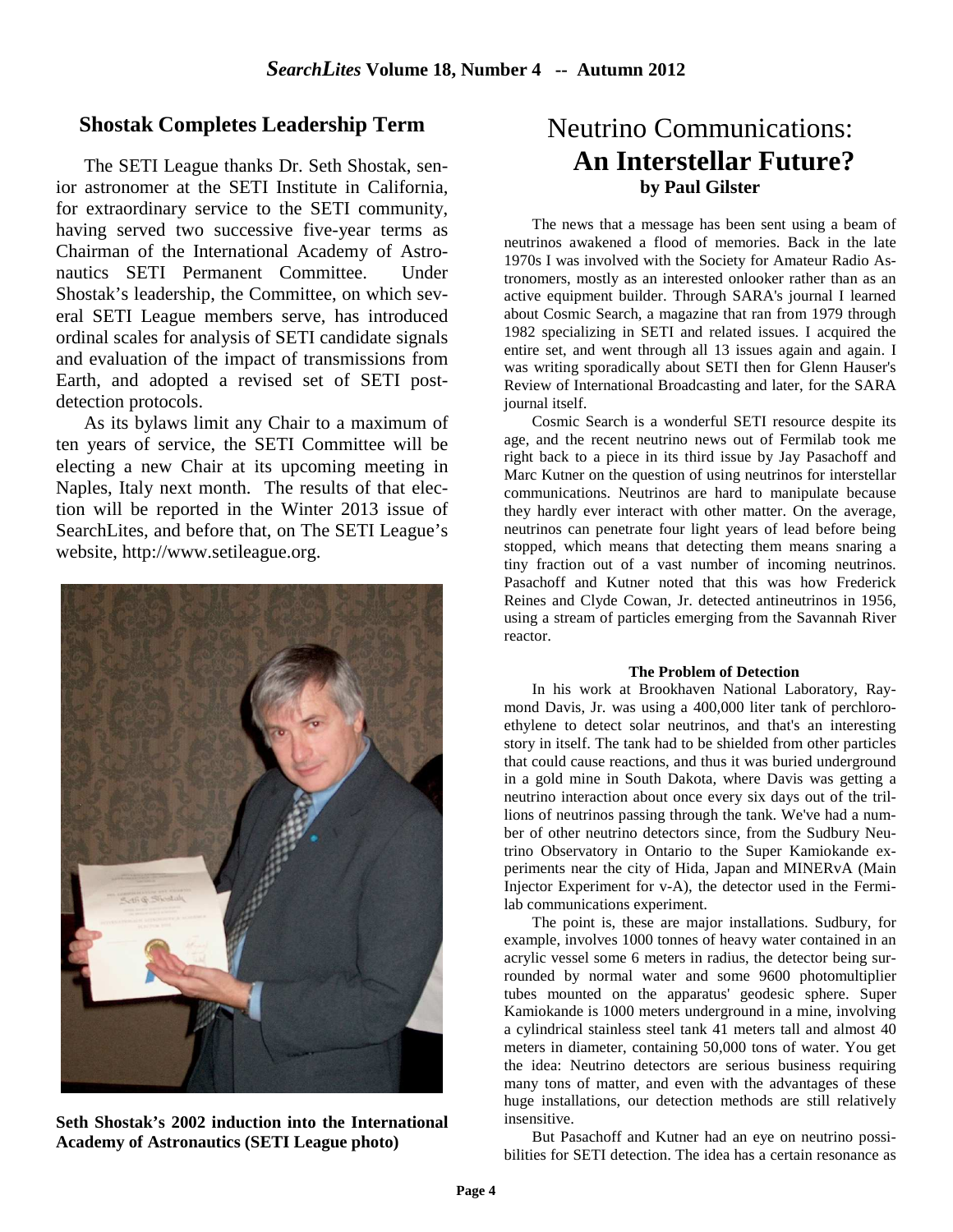we consider that even now, our terrestrial civilization is growing darker in many frequency bands as we resort to cable television and other non-broadcast technologies. If we had a lively century in radio and television broadcast terms just behind us, it's worth considering that 100 years is a vanishingly short window when weighed against the development of a technological civilization. Thus the growing interest in optical SETI and other ways of detecting signs of an advanced civilization, one that may be going about its business but not necessarily building beacons at obvious wavelengths for us to investigate.

Neutrinos might fit the bill as a communications tool of the future. From the Cosmic Search article:

Much discussion of SETI has been taken up with finding a suitable frequency for radio communication. Interesting arguments have been advanced for 21 centimeters, the water hole, and other wavelengths. It is hard to reason satisfactorily on this subject; only the detection of a signal will tell us whether or not we are right. Neutrino detection schemes, on the other hand, are broad band, that is, the apparatus is sensitive to neutrinos of a wide energy range. The fact that neutrinos pass through the earth would also be an advantage, because detectors would be omnidirectional. Thus, the whole sky can be covered by a single detector. It is perhaps reasonable to search for messages from extraterrestrial civilizations by looking for the neutrinos they are transmitting, and then switch to electromagnetic means for further conversations.

#### **The First Message Using a Neutrino Beam**

Making this possible will be advances in our ability to detect neutrinos, and it's clear how tricky this will be. The recent neutrino message at Fermilab, created by researchers from North Carolina State University and the University of Rochester, is a case in point. Fermilab's NuMI beam (Neutrinos at the Main Injector) fired pulses at MINERvA, a 170-ton detector in a cavern some 100 meters underground. The team had encoded the word 'neutrino' into binary form, with the presence of a pulse standing for a '1' and the absence of a pulse standing for a '0'.

3454 repeats of the 25-pulse message over a span of 142 minutes delivered the information, corresponding to a transmission rate of 0.1 bits per second with an error rate of 1 percent. Out of trillions of neutrinos, an average of just 0.81 neutrinos were detected for each pulse, but that was enough to deliver the message. Thus Fermilab's NuMI neutrino beam and the MINERvA detector have demonstrated digital communications using neutrinos, pushing the signal through several hundred meters of rock. It's also clear that neutrino communications are in their infancy.

From the paper on the Fermilab work:

"…long-distance communication using neutrinos will favor detectors optimized for identifying interactions in a larger mass of target material than is visible to MINERvA and beams that are more intense and with higher energy neutrinos than NuMI because the beam becomes narrower and the neutrino interaction rate increases with neutrino energy. Of particular interest are the largest detectors, e.g., IceCube, that uses the Antarctic icepack to detect events, along with muon storage rings to produce directed neutrino beams."

Thinking about future applications, I asked Daniel Stancil (NCSU), lead author of the paper on this work, about the possibilities for communications in space. Stancil said that such systems were decades away at the earliest and noted the problem of detector size - you couldn't pack a neutrino detector into any reasonably sized spacecraft, for example. But get to a larger scale and more things become possible. Stancil added "Communication to another planet or moon may be more feasible, if local material could be used to make the detector, e.g., water or ice on Europa."

#### **A Neutrino-Enabled SETI**

Still pondering the implications of the first beamed neutrino message, I returned to Pasachoff and Kutner, who similarly looked to future improvements to the technology in their 1979 article. What kind of detector would be needed, they had asked, to repeat the results Raymond Davis, Jr. was getting from solar neutrinos at Brookhaven (one interaction every six days) if spread out to interstellar distances? The authors calculated that a 1 trillion electron volt proton beam would demand a detector ten times the mass of the Earth if located at the distance of Tau Ceti (11.88 light years). That's one vast detector but improvements in proton beam energy can help us reduce detector mass dramatically. I wrote to Dr. Pasachoff to ask for a comment on the resurgence of his interstellar neutrino thinking. His response:

We are such novices in communication, with even radio communications not much different from 100 years old, as we learned from the Titanic's difficulties with wireless in 1912. Now that we have taken baby steps with neutrino communication, and checked neutrino oscillations between distant sites on Earth, it is time to think eons into the future when we can imagine that the advantages of narrow-beam neutrinos overwhelm the disadvantages of generating them. As Yogi Berra, Yankee catcher of my youth, is supposed to have said, "Prediction is hard, especially about the future." Still, neutrino beams may already be established in interstellar conversations. I once examined Raymond Davis's solar-neutrino records to see if a signal was embedded; though I didn't find one, who knows when our Earth may pass through some random neutrino message being beamed from one star to another - or from a star to an interstellar spaceship.

Neutrino communications, as Pasachoff and Kutner remarked in their Cosmic Search article, have lagged radio communications by about 100 years, and we can look forward to improvements in neutrino methods considering near-term advantages like communicating with submerged submarines, a tricky task with current technologies. From a SETI perspective, reception of a strong modulated neutrino signal would flag an advanced civilization. The prospect the authors suggest, of an initial neutrino detection followed by a dialogue developed through electromagnetic signals, is one that continues to resonate.

The Pasachoff and Kutner paper is "Neutrinos for Interstellar Communication," Cosmic Search Vol. 1, No. 3 (Summer, 1979). The Fermilab work is described in Stancil et al., "Demonstration of Communication using Neutrinos," submitted to Modern Physics Letters A 27 (2012).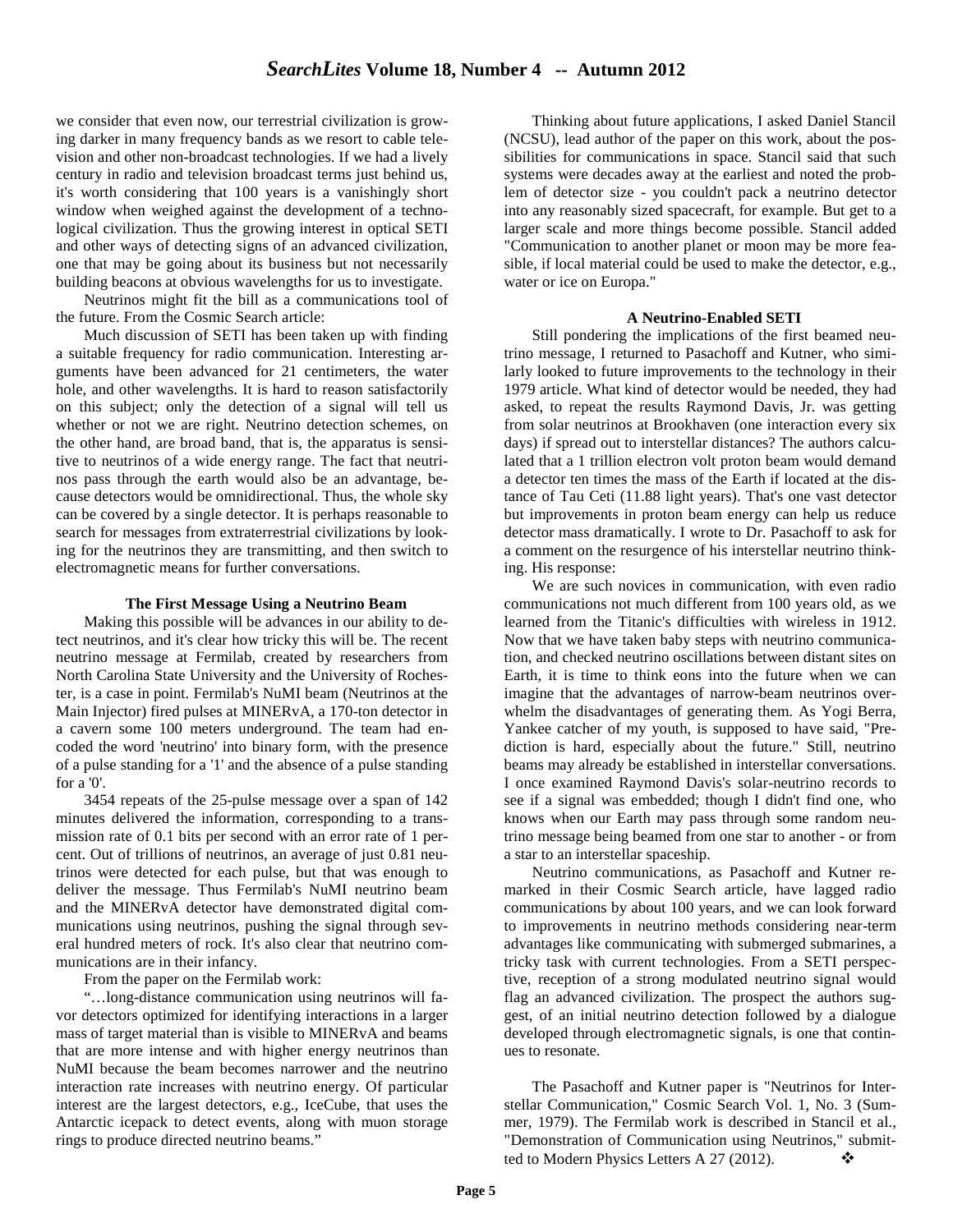## **The Movie** *Contact* **by Robert J. Sawyer**

I got asked recently what my favorite parts of the movie *Contact* were - the questioner took it as a given that I must love the film. Well, I know we're all supposed to like it because it was based on a book by Carl Sagan, and because, y'know, it's about a kick-ass female scientist, but I actually have real problems with it.

Don't get me wrong: I love SETI, and I was the only novelist invited to speak at the SETI Institute's first SETIcon in 2010 - and was the only novelist invited to speak at the second SETIcon, held this year. But in Rollback, my own novel about SETI, my character of Sarah Halifax, herself a SETI astronomer, reflects on the movie's problems:

Like most astronomers, Sarah fondly remembered the movie *Contact*, based on Carl Sagan's novel of the same name. Indeed, she argued it was one of the few cases where the movie was actually better than the overlong book. She hadn't seen it for decades, but a reference to it in one of the news stories about the attempts to decrypt the response from Sigma Draconis had brought it to mind. With pleasant anticipation, she sat down next to Don on the couch to watch it on Wednesday night. Slowly but surely she was getting used to his newly youthful appearance, but one of the reasons she felt like watching a movie was that she'd be doing something with Don in which they'd be sitting side by side and not really looking at each other.

Jodie Foster did a great job portraying a passionate scientist, but Sarah found herself smiling in amusement when Foster said, "There are 400 billion stars out there, just in our galaxy alone," which was true. But then she went on to say, "If only one out of a million of those had planets, and if just one out of a million of those had life, and if just one out of a million of those had intelligent life, there would be literally millions of civilizations out there." Nope, a million-million-millionth of 400 billion is so close to zero as to practically be zero.

Sarah looked at Don to see if he'd caught it, but he gave no sign. She knew he didn't like being interrupted by asides during movies - you couldn't memorize trivia the way he did if you weren't able to concentrate - and so she let the screenwriter's minor flub pass. And, besides, despite its inaccuracy, what Foster had said rang true, in a way. For decades, people had been plugging numbers made up out of whole cloth into the Drake equation, which purported to estimate how many intelligent civilizations existed in the galaxy. Foster's wildly inaccurate figure, pulled out of the air, was actually quite typical of these debates.

But Sarah's amusement soon turned to downright cringing. Foster went to see a large corporation to get funding for SETI, and, when it initially turned her down, she went ballistic, exclaiming that contacting an extraterrestrial civilization would be the biggest moment in human history, more significant than anything anyone had ever done or could possibly imagine doing, a species-altering moment that would be worth any cost to attain.

Sarah cringed because she remembered giving such patently ridiculous speeches herself. Granted, the detection of the original signal from Sigma Draconis had been page-one news. But until the second message had been received, it had been over thirty years since a mention of aliens had appeared on the front page or main screen of any newspaper that didn't have the words "National" and "Enquirer" in its title.

It wasn't just SETI researchers who had overhyped the impact of such things. Sarah had forgotten that then-president Bill Clinton appeared in *Contact*, but there he was, talking about how this breakthrough was going to change the world. Unlike the cameos by Jay Leno and Larry King, though, which had been specifically staged for the movie, she immediately recognized the Clinton speech as archival footage - not about the detection of alien radio messages, but about the unveiling of ALH84001, the Martian meteorite that supposedly contained microscopic fossils. But despite the presidential hyperbole, that hunk of rock hadn't changed the world, and, indeed, when it was ultimately discredited several years later, there was almost no press coverage, not because the story was being buried, but rather because no one in the public even really cared. The existence of alien life was a curiosity to most people, nothing more. It didn't change the way they treated their spouses and kids; it didn't make stocks rise or fall; it just didn't matter. Earth went on spinning, unperturbed, and its denizens continued to make love, and war, with the same frequency.

As the film continued, Sarah found herself getting increasingly pissed off. The movie had its extraterrestrials beaming blueprints to Earth so humans could build a ship that could tunnel through hyperspace, taking Jodie Foster off to meet the aliens face-to-face. SETI, the movie hinted, wasn't really about radio communication with the stars. Rather, like every other cheapjack Hollywood space opera, it was just a stepping stone to actually going to other worlds. From the beginning with Jodie Foster's cockeyed math, through the middle with the stirring speeches about how this would completely transform humanity, to the end with the totally baseless promise that SETI would lead to ways to travel across the galaxy and maybe even reunite us with dead loved ones, Contact portrayed the hype, not the reality. If Frank Capra had made a propaganda series called "Why We Listen," *Contact* could have been the first installment.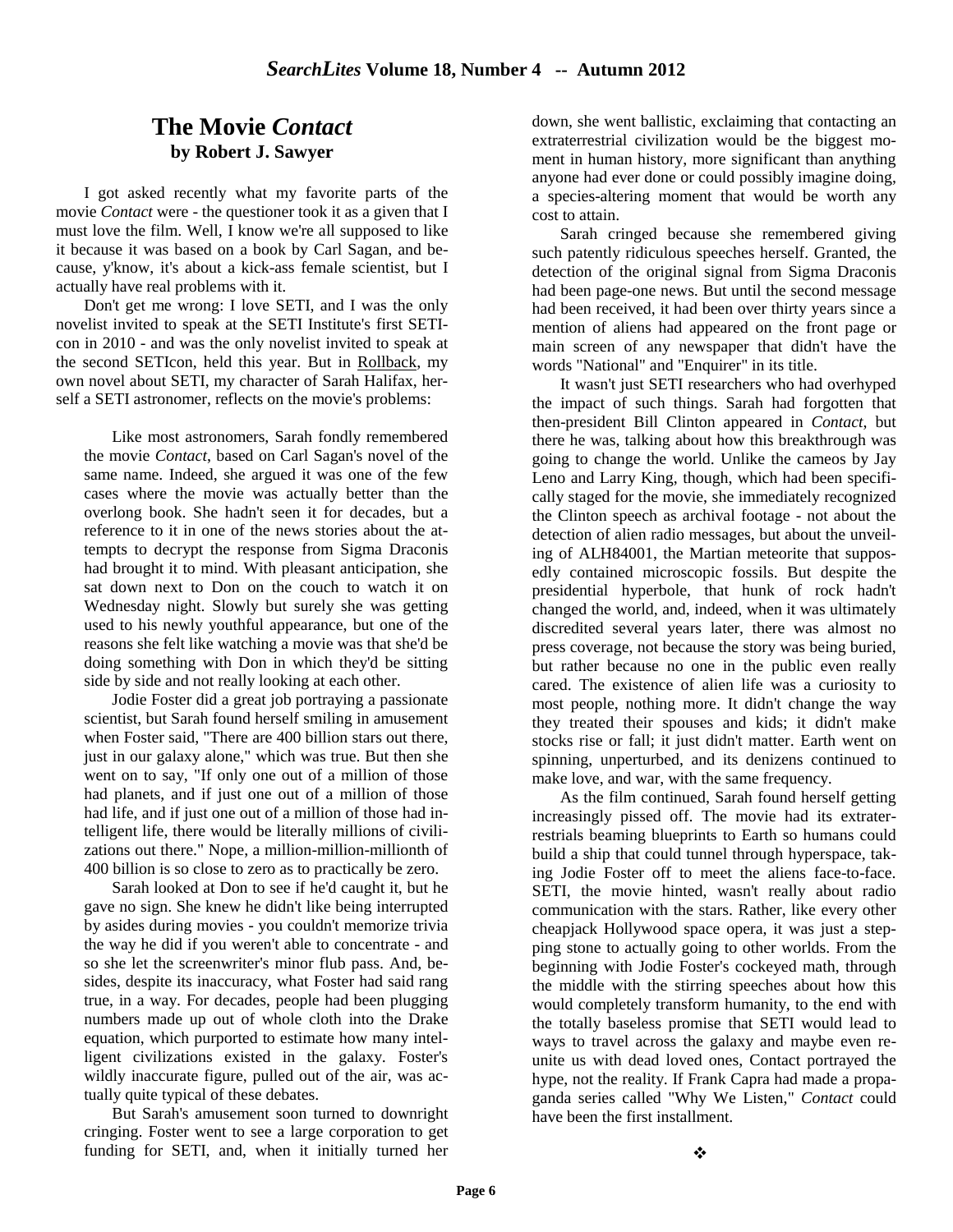## **Jill Tarter Announces Retirement**

Dr. Jill Tarter, the radio astronomer whose name has become almost synonymous with SETI research, recently announced her retirement from the California-based SETI Institute, after a long and distinguished career. Jill Tarter held the Bernard M. Oliver Chair for SETI Research and was Director of the Center for SETI Research at the SETI Institute in Mountain View, California. Tarter received her Bachelor of Engineering Physics Degree with Distinction from Cornell University and her Master's Degree and a Ph.D. in Astronomy from the University of California, Berkeley. She served as Project Scientist for NASA's SETI program, the High Resolution Microwave Survey, and has conducted numerous observational programs at radio observatories worldwide. Since the termination of funding for NASA's SETI program in 1993, she has served in a leadership role to secure private funding to continue the exploratory science. Currently, she serves on the management board for the Allen Telescope Array, a joint project between the SETI Institute and the UC Berkeley Radio Astronomy Laboratory. When this innovative array of 350 6 m antennas becomes fully operational at the UC's Hat Creek Radio Observatory, it will simultaneously survey the radio universe for known and unexpected sources of astrophysical emissions, and speed up the search for radio emissions from other distant technologies by orders of magnitude.

Tarter's work has brought her wide recognition in the scientific community, including the Lifetime Achievement Award from Women in Aerospace, two Public Service Medals from NASA, Chabot Observatory's Person of the Year award (1997), Women of Achievement Award in the Science and Technology category by the Women's Fund and the San Jose Mercury News (1998), and the Tesla Award of Technology at the Telluride Tech Festival (2001). She was elected an AAAS Fellow in 2002 and a California Academy of Sciences Fellow in 2003. In 2004 Time Magazine named her one of the Time 100 most influential people in the world, and in 2005 Tarter was awarded the Carl Sagan Prize for Science Popularization at Wonderfest, the biannual San Francisco Bay Area Festival of Science.

Tarter has long been deeply involved in the education of future citizens and scientists. In addition to her scientific leadership at NASA and SETI Institute, Tarter has been the Principal Investigator for two curriculum development projects funded by NSF, NASA, and others. The first, the Life in the Universe series, created 6 science teaching guides for grades 3-9 (published 1994-96). Her second project, Voyages Through Time, is an integrated high school science curriculum on the fundamental theme of evolution in six modules: Cosmic Evolution, Planetary Evolution, Origin of Life, Evolution of Life, Hominid Evolution and Evolution of Technology (published 2003). Tarter is a frequent speaker for science teacher meetings and at museums and science centers, bringing her commitment to science and education to both teachers and the public. Many people are now familiar with her work as portrayed by Jodie Foster in the movie *Contact*. -



**SETI League Executive Director Emeritus H. Paul Shuch presented member Jill Tarter with the coveted Giordano Bruno Memorial Award in 2009, for extraordinary contributions to SETI science. The presentation was made at the National Radio Astronomy Observatory, Green Bank WV, home to the world's first observational SETI experiment in 1960, and host to the first ever SETI conference in 1961.** 



**Jill Tarter scales the great decimetric wave radio telescope at Nancay, France, in this 2008 SETI League photo**